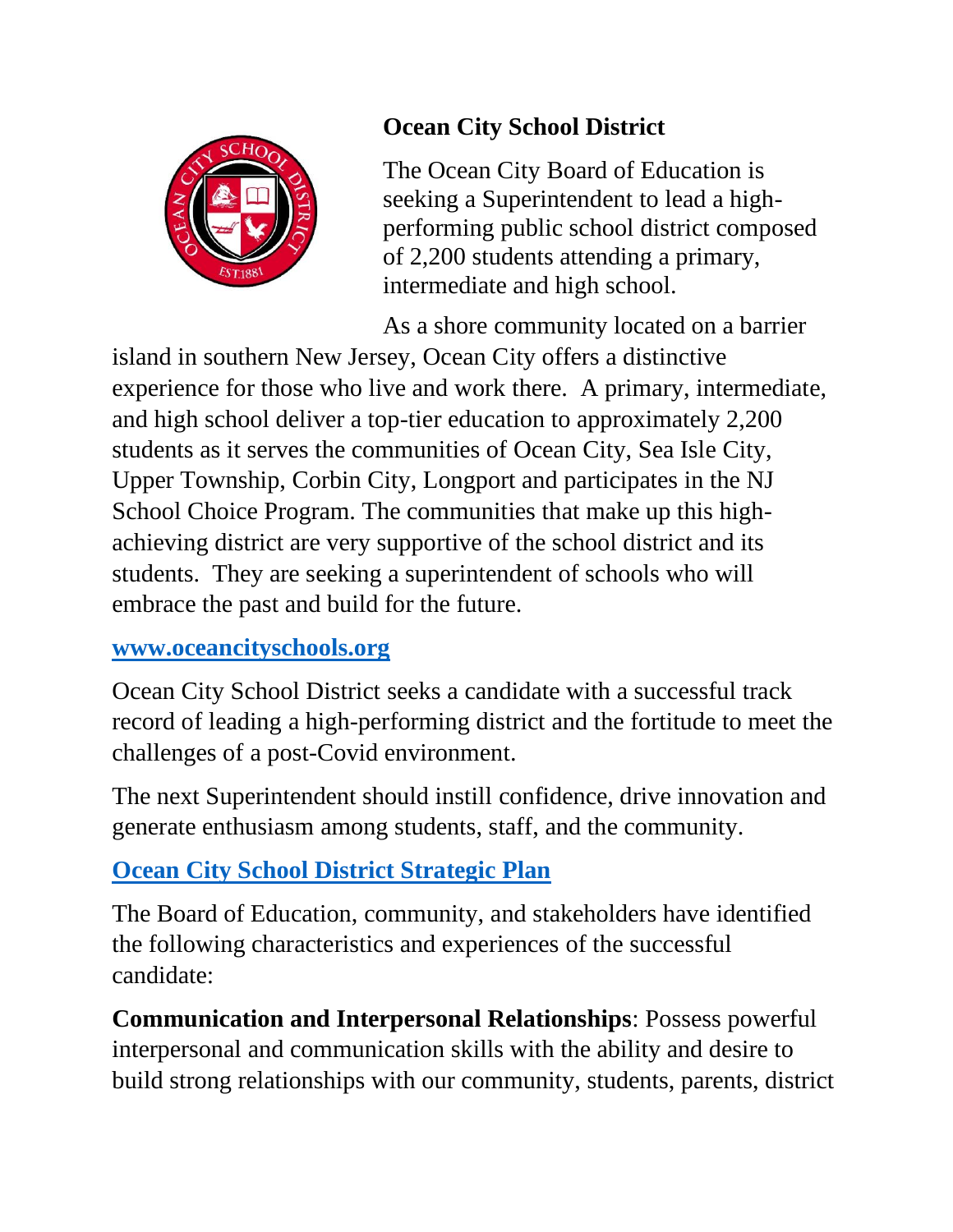employees, other districts, local/state leaders, businesses, higher education institutions, and the Board of Education. Has the ability to transparently communicate with stakeholders in ALL aspects of relevant district activities.

**Motivation/Innovation/Creativity**: Lead with a forward-thinking approach to accelerating innovation and creativity in all areas of the teaching and learning process. Work with teams to capture novel ideas and to implement innovative strategic and technology priorities. Identify individual strengths in others to develop leadership capacity and trust that will make strategic risk-taking part of the culture.

**Vision:** Be a visionary with the skills to both identify issues and implement creative solutions and initiatives. Establish a robust structure to capture ideas from all stakeholders that support leading the District forward. These include but are not limited to, all aspects of education, student activities, student social/emotional wellness, as well as the cultural fine and performing arts.

**Commitment to Student Support and Success**: Ability to support all activities that promote student success in preparation for continued education and careers. Understand the connection between student success and faculty/staff professional development to advance classroom innovation and reflective and engaging instructional practices.

**Diversity, Equity, Inclusion and Belonging**: The District has a proactive commitment to equity and has formed partnerships to achieve a learning environment for every student that is safe, inclusive, just, and equitable. Ability to demonstrate dedication to this area of education and a track record of supporting initiatives around diversity, equity, and inclusion.

**Operational oversight**: Experience in the oversight of a district budget with an understanding of being a Choice School; a sending/receiving district; and a knowledge of the NJ State Education Funding Formula.